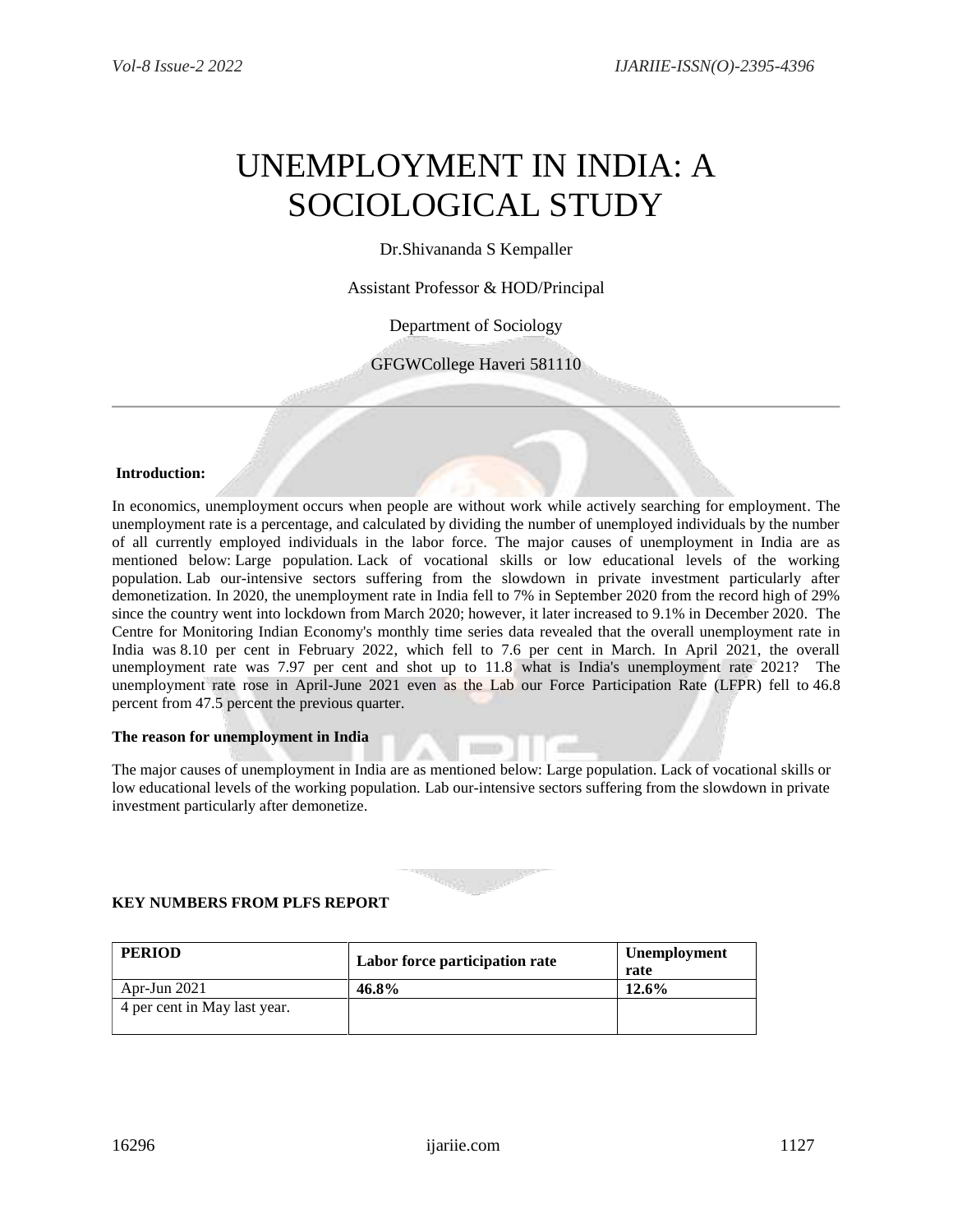#### **The Current unemployment rate of India**

| <b>Unemployment Rate (%)</b> |      |
|------------------------------|------|
| Karnataka                    | -6.7 |
| Madhya Pradesh               | 1.4  |
| Maharashtra                  | 4.0  |

**High unemployment in India:** A survey by the National Sample Survey Office noted that the country's yearly unemployment rate was the highest in the last four decades at 6.1 per cent during 2017**-**18, compared to 2.2 per cent in 2011-12. It confirms that unemployment had gripped the economy well before the pandemic struck in March 2020. Agriculture sector has highest employment rate in India: India's **agriculture sector** emerged as the leading industry in terms of employment in financial year 2021 with the number of employees tallying nearly 152 million. The rise in unemployment has been attributed to muted economic activity and consumer sentiment, which has been dented due to the rise of Covid-19 cases after the emergence of Omicron variant across the world.

#### **Haryana state in India has highest unemployment**

As per the data, Haryana has the highest unemployment rate at 26.7 per cent, followed by Rajasthan and Jammu and Kashmir at 25 per cent each and Jharkhand at 14.5 per cent. Which country has the highest unemployment rate 2021? For 2021, the global unemployment rate is estimated to be between 6.3-6.5%, depending upon the source. ...

## **Top Ten Countries with the Highest Unemployment (World Bank 2020 data):**

- $\blacktriangleright$  Equatorial Guinea 25.0%
- $\triangleright$  Botswana 25.9%
- $\triangleright$  Grenada 24.9%
- $\triangleright$  Eswatini 22.7%
- $\blacktriangleright$  Lesotho 23.4%
- $\triangleright$  Gabon 21.4%

**Digging deeper, unemployment—both voluntary and involuntary—can be broken down into four types.**

- $\triangleright$  Frictional Unemployment.
- > Cyclical Unemployment.
- $\triangleright$  Structural Unemployment.
- $\triangleright$  Institutional Unemployment.

Educated unemployed: Educated unemployment is when a person is educated and is not able o find a suitable and efficient job for himself. It could be happening due to various reasons, but the most popular reason is because of the lack of employment opportunities. This also occurs when there are a large number of graduates.

**India is educated unemployment in India:** Even though only 26 percent graduates were being hired, the organized sectors of employment in the country grew at nearly 29 percent in financial year,2020.

#### **Unemployment rate across India in 2021, by maximum education level.**

| Characteristic             | Unemployment rate |
|----------------------------|-------------------|
| <b>Graduate and higher</b> | $19.4\%$          |
| $10th - 12th$              | 10.3%             |
| 6th - 9th                  | 5%                |

#### **Lowest Unemployment Rates in Globe**

 $\triangleright$  Qatar: 0.1%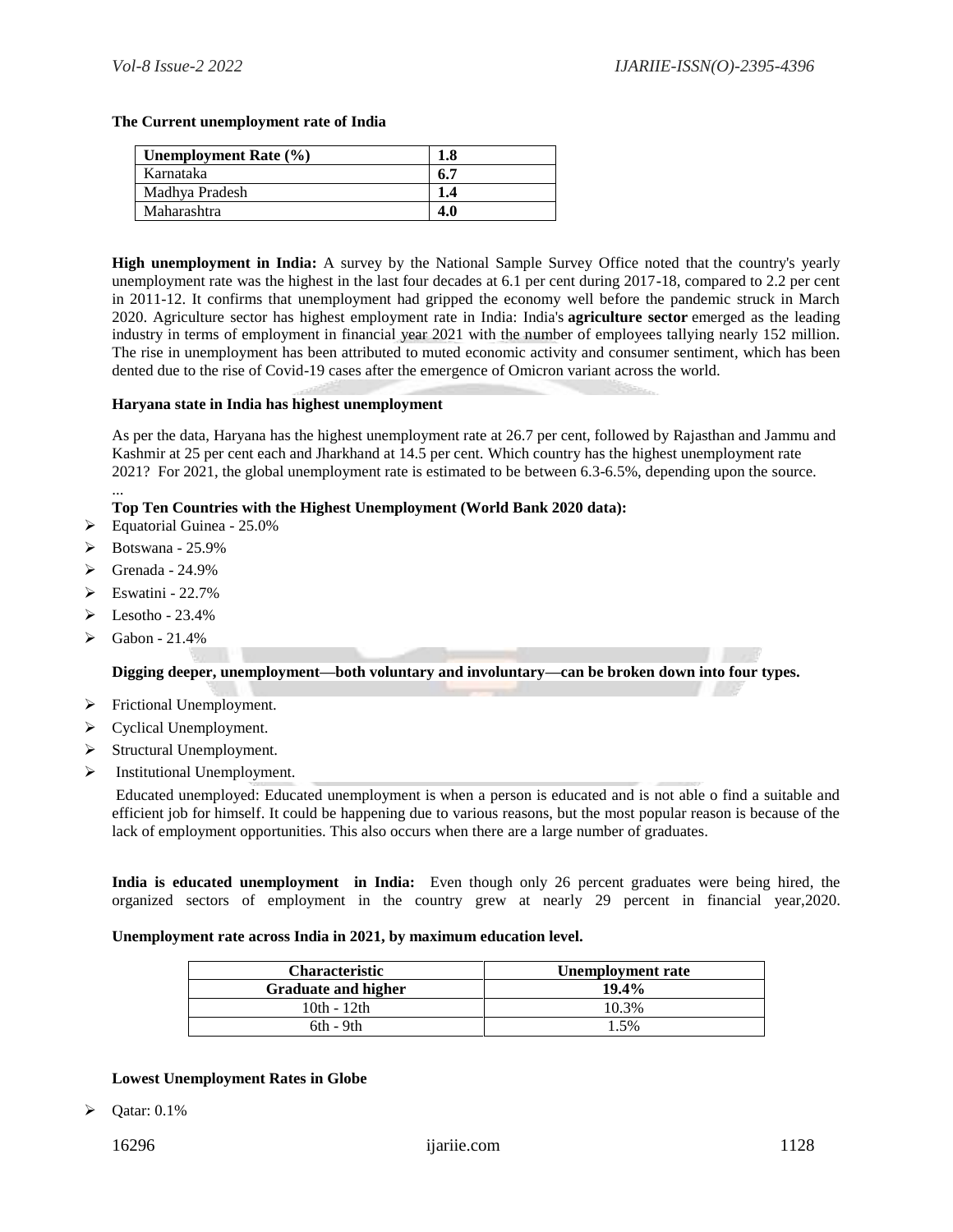- $\triangleright$  Solomon Islands: 0.5%
- $\triangleright$  Niger: 0.5%
- **Example 2** Lao People's Democratic Republic: 0.6%
- Cambodia: 0.7%
- $\triangleright$  Bahrain: 0.8%
- > Thailand:  $0.8\%$
- Rwanda: 1%

## **Types of unemployment in India**

- Open Unemployment. Open unemployment is a situation where in a large section of the lab our force does not get a job that may yield them regular income. ...
- $\triangleright$  Disguised Unemployment.
- Seasonal Unemployment.
- > Cyclical Unemployment.
- Educated Unemployment.
- > Technological Unemployment.
- $\triangleright$  Structural Unemployment.
- > Underemployment.

**Rural unemployment in India:** Rural unemployment jumps to **7.91%** from 6.06% in September, whereas urban joblessness drops to 7.38% from 8.62%, CMIE data shows. Vrishti Beniwal. 1 November, 2021 06:41 pm IST.

**Employment generation in India:** Employment generation is a natural process of social development. Human beings bring with them into the world an array of needs that present employment opportunities for others to meet. Were it not so, the world could not have sustained a more than tripling of population over the past century. ILO estimates: According to the ILO's World Employment Social Outlook Report, the unemployment rate in India has been in the 3.4% to 3.6% range over the Indian-government led 2009–2014 and the government led 2014–2019 periods.

## **Rural unemployment in Indian system.**



This refers to the situation in rural areas where people who are willing and actually able to work cannot find any work.

## **Five Types of Unemployment**

- $\triangleright$  Frictional Unemployment. Frictional unemployment is when workers change jobs and are unemployed while waiting for a new job. ...
- $\triangleright$  Structural Unemployment. ...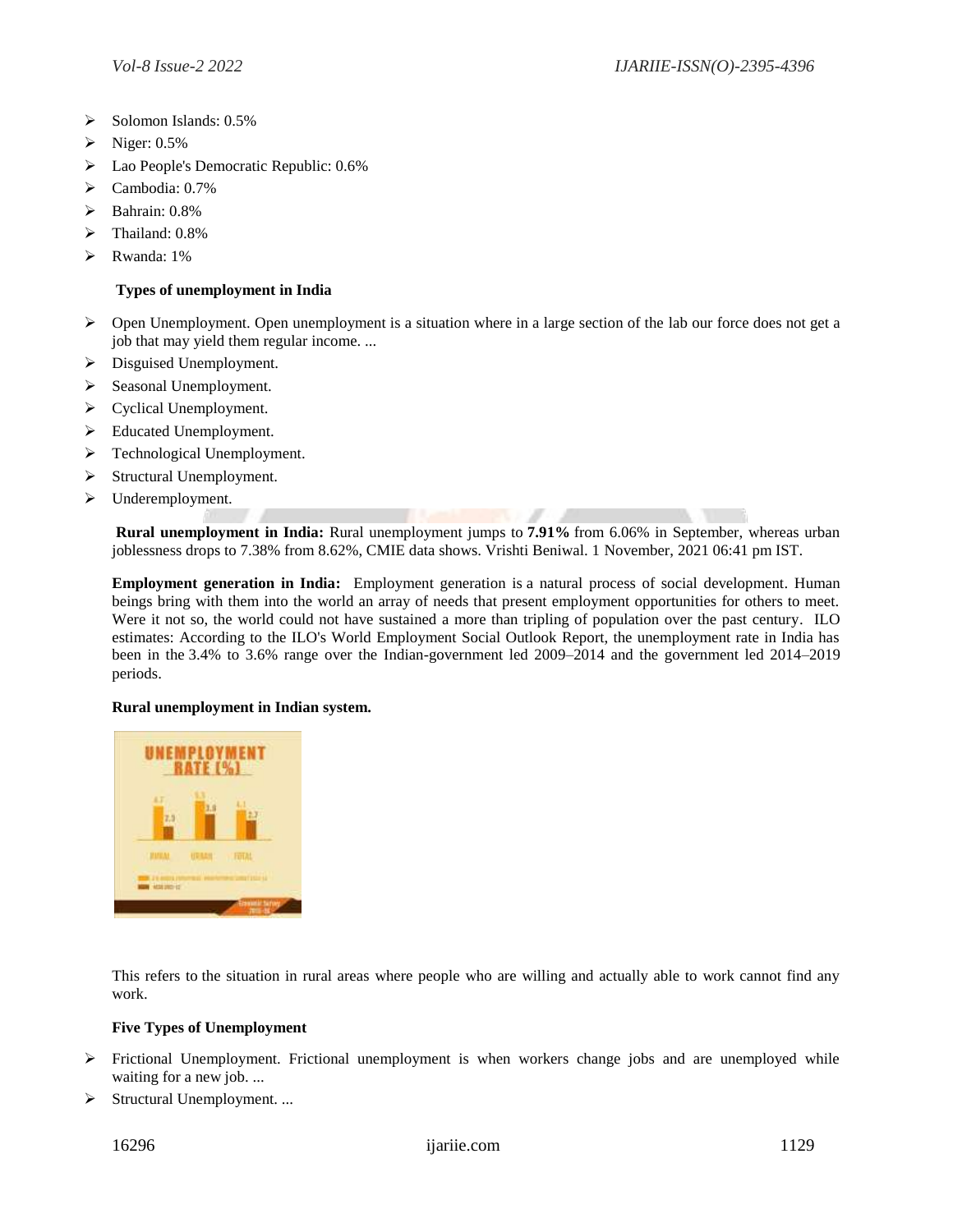- ▶ Cyclical Unemployment. ...
- $\triangleright$  Seasonal Unemployment. ...
- > Technological Unemployment. ...
- > Review.

# **Unemployment Types: 7 Main Types of Unemployment**

- $\triangleright$  Type # 1. Frictional:
- $\triangleright$  Type # 2. Seasonal:
- $\triangleright$  Type # 3. Technological:
- $\triangleright$  Type #4. Residual:
- $\triangleright$  Type # 5. Structural:
- $\triangleright$  Type # 6. General or Cyclical:
- $\triangleright$  Type #7. Hidden Unemployment:

**Unemployment is more in India:** Detailed Solution. The correct answer is Disguised Unemployment. In such type of unemployment, the person seems to be employed but in actual he is not adding any productivity. The contribution of workers is zero or negligible to the total production which is mostly seen in rural areas.

**Three negative effects of unemployment:** Being unemployed can lead to depression, low self-esteem, anxiety and other mental health issues, especially if an individual truly wants a job but can't find employment. Tension can occur, causing stress and strain on the body. Economic Issues: During unemployment, there is no income, which leads to poverty.

#### **India's unemployment rate 2020**



In 2020, the unemployment rate in India was estimated to be 7.11 percent.

**Unemployment affect on the Indian economy:** Unemployment affects the economy of the country as the workforce that could have been gainfully employed to generate resources actually gets dependent on the remaining working population, thus escalating socio-economic costs for the state. For instance, a 1 % increase in unemployment reduces the GDP by 2 %.